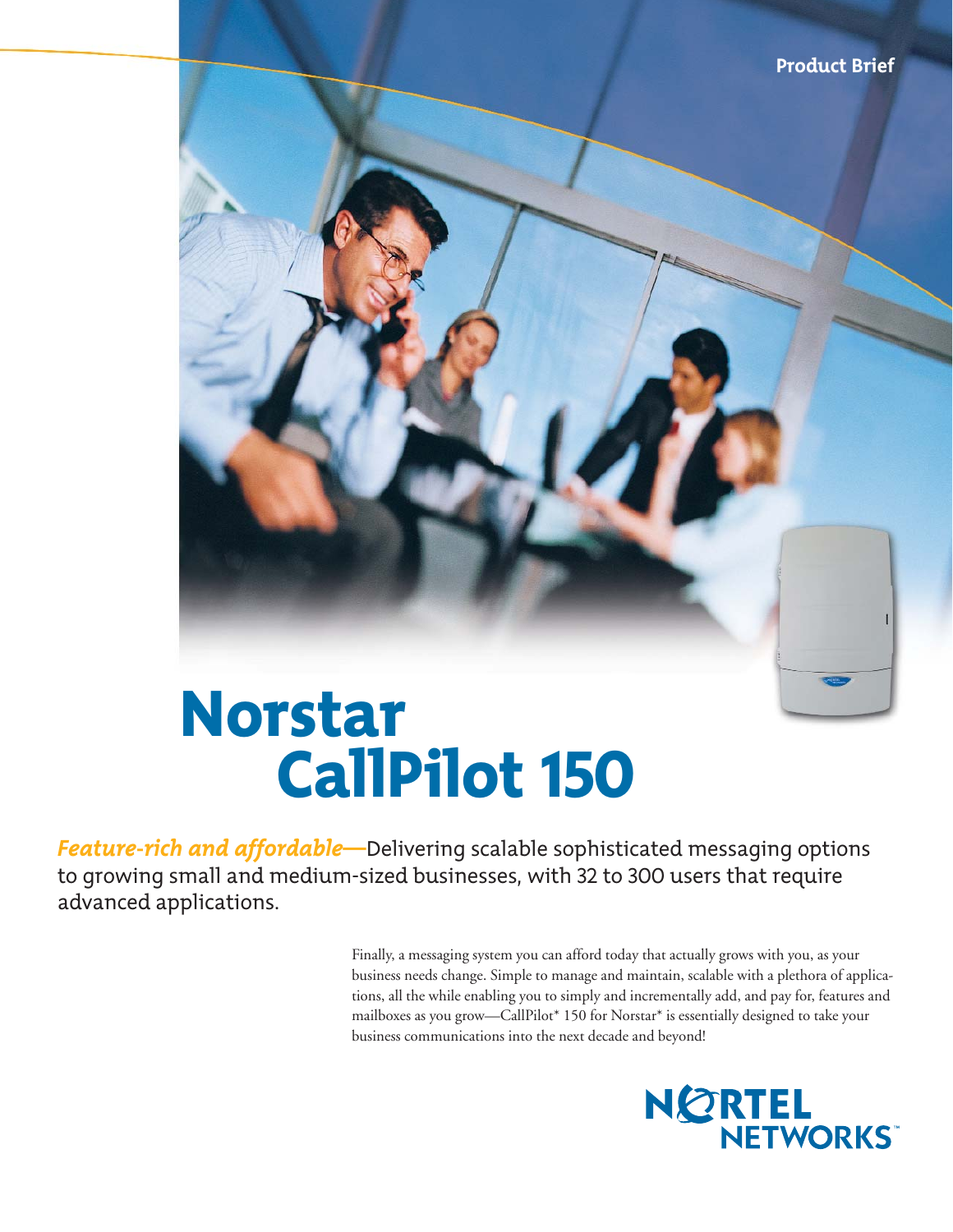*Risk-free applications trials allow you* to try and buy only the applications you've tested and approved.

*Web-based management* interface makes system administration easier than ever before. Plus, all of the messaging options are already embedded in your CallPilot 150 module and can be activated with a keycode to add mailboxes and applications as your needs expand.

**Outstanding quality** you can count on is evidenced by Norstar's position as the #1 voice solution in the world, chosen by small and medium businesses.

### CallPilot 150—Driving business profitability with easy, advanced messaging

Choosing a telephone system for your business doesn't have to be complicated. It all begins with a Norstar Integrated Communications System, the foundation of your business communications. Next come the right telephones. Then, you can enhance your communications with specialized applications like messaging, and other advanced applications.

CallPilot 150 for Norstar delivers the means to keep your business communications moving efficiently and profitably, and allows you to be accessible to customers and business associates around the clock, wherever you go. You will immediately notice the benefits of enhanced messaging—with each communication, you and your employees will get more work done, helping your business do more business. And your customers will appreciate the difference, too. CallPilot 150 offers the following key features: advanced integrated applications, including Centralized Voice Mail, Centralized Auto Attendant, Unified Messaging, Auto Attendant, Custom Call Routing (CCR), Voice Mail, or Call Center Basic, Web-based management, and IP connectivity.

### The messaging platform for your future is affordable today

The ingenious design of CallPilot 150 helps you to make the right messaging decisions for today, while protecting your investment for tomorrow. Unequivocally, it is a cost-effective solution for small to medium-sized businesses that require voice messaging, increased scalability, storage capacity, plus sophisticated applications. Does your budget require you to start small today and pay as you grow? Do you need a call center and sophisticated

applications to stay competitive, which are also easy to use and administer? And how do you decide whether you really want to buy that next messaging application? Are you looking for a name you can count on? CallPilot 150 just made everything easier for you. Discover the advantages of using the next generation in messaging platforms for your Norstar business communications system:

*Cost-effective design saves you money* today by allowing you to pay for mailboxes and applications as you grow.

*Sophisticated features* help you to be more competitive by increasing your employee productivity and improving customer satisfaction.

- Scalable up to 300 mailboxes, with a migration path to more sophisticated features
- Embedded applications let you easily grow as your business needs change, with simple key-code activation
- IP enabled with 10/100 Ethernet ports supporting Web-based management
- Supported on Norstar Compact and Modular Integrated Communications Systems, as well as all Norstar Telephones and Business Series Terminals; and for multi-site businesses, CallPilot 150 shares a common user interface with Business Communications Manager and Meridian\* CallPilot

#### Advanced integrated applications

#### **Centralized Voice Mail and Auto Attendant**

Centralized Voice Mail and Auto Attendant allow multi-site Norstar customers to share a single applications server, taking advantage of substantial cost savings and simplified management. CallPilot Centralized Voice Mail allows several small sites to appear as one larger enterprise office by trafficking all inbound calls from a single location and administering those calls between locations seamlessly.

*Figure 1: Compact and affordable, CallPilot 150 Norstar delivers advanced messaging capabilities to small and medium-sized businesses.*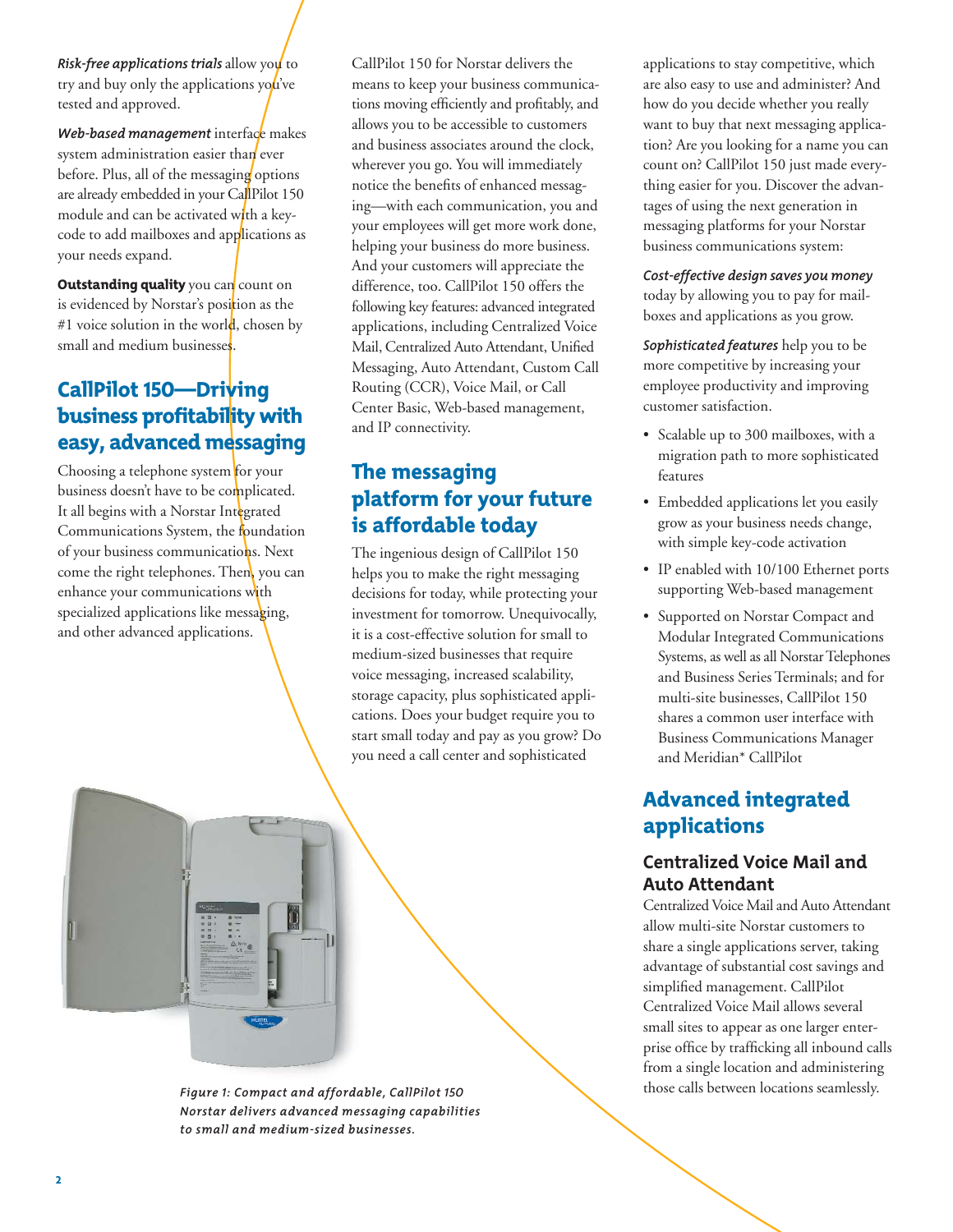Benefits include:

- Reduced investment requirement for customer with multiple sites and Voice Mail
- Lowered cost of ownership for the customer
- Shared trunking
- Shared capital equipment
- Toll bypass
- Improved customer satisfaction
- Common attendant features
- Several small offices appear to be a single larger location
- Big business look and feel for smaller branch offices

#### **Auto Attendant**

Your own personal receptionist, Auto Attendant answers your telephone and takes messages for everyone in your company—with complete accuracy—24 hours a day, 7 days a week. Custom Call Routing cuts down on "telephone tag" by giving your customers and suppliers direct access to the person they want to reach, allowing them to ask a question or leave information anytime.

Auto Attendant includes a long list of standard feature options, including:

- Call transfer
- Calling name display
- CCR levels (10)
- CCR trees (4)
- Dial extension from CCR
- External transfer on Centrex
- Flexible line rings before answer
- Multiple operators
- Remotely record greeting
- Remotely set business open/closed
- Reply based on calling line ID (CLID)
- Reports
- Transfer to CCR tree

#### **Voice Messaging**

*Voice Mail* activates 32 to 300 mailboxes, and is suited for small to medium-sized businesses that can benefit from advanced voice messaging features. Including a long list of standard options, some of the more popular Voice Mail features include:

- Auto answer with personal greeting
- Broadcast messages
- Delivery options (private, urgent, etc.)
- Express messaging
- Guest mailboxes
- Interrupt caller leaving a message
- Never-full mailboxes
- Outbound transfer from mailbox
- Record a call
- Recovery of deleted message
- Remote call forward to Voice Mail
- Reports

*Call Center Basic* is for businesses that require a small call center with more sophisticated applications. Basic Call Center activates 10 agents and 2 queues, and is scalable as your business grows. A compatible user interface with Meridian, Business Communications Manager, and Norstar platforms protects your training investment for future migration or multisite companies. Additional features include:

- 20 configurable agents
- 5 agent priorities
- 10 announcements
- 15 maximum lines
- Routing steps:
	- 6-day table
	- 6-night table

#### **Holiday Scheduling**

The Holiday Scheduling feature provides an administrator with the ability to work with exceptions to the regular week. The administrator programs a holiday (Christmas Day, New Year's Day, etc.) by first adding its date to the system. Other parameters are then associated with this

date, including four partitioning times, four greeting numbers, and, optionally, four tree numbers. This permits the setting of operating hours and the provisioning of special greetings to correspond to that date; e.g., abbreviated hours and season's greetings.

#### **System administration and maintenance**

Complete Web-based management with a user-friendly graphical user interface simplifies system administration and maintenance—all you need is a Web browser. An IP-enabled auto-sensing 10/100 Ethernet port makes system administration and management access easier for you or your telco service provider. Plus, all embedded applications are quickly and easily activated with key-codes common to Norstar CallPilot 150, Business Communications Manager, and Meridian CallPilot, making mailbox expansions and application additions a snap.

#### **Networking**

Using Audio Messaging Interchange Specification (AMIS) and Voice Profile for Internet Mail (VPIM), CallPilot Networking links CallPilot 150s and other voice networking systems, increasing network efficiencies. You can send voice mail messages and fax messages as data over your existing data network, to all persons on the network—while saving on your long-distance charges.

#### **Unified Messaging**

CallPilot 150 Unified Messaging provides improved organizational communication and increased levels of productivity. Because users can access all of their messages in one session, either locally or remotely, and prioritize which messages they access, they will spend less time on message management and more time on the aspects of their job, which drive contributions to their organization.

#### **Availability**

CallPilot 150 for Norstar is available globally in multiple languages.